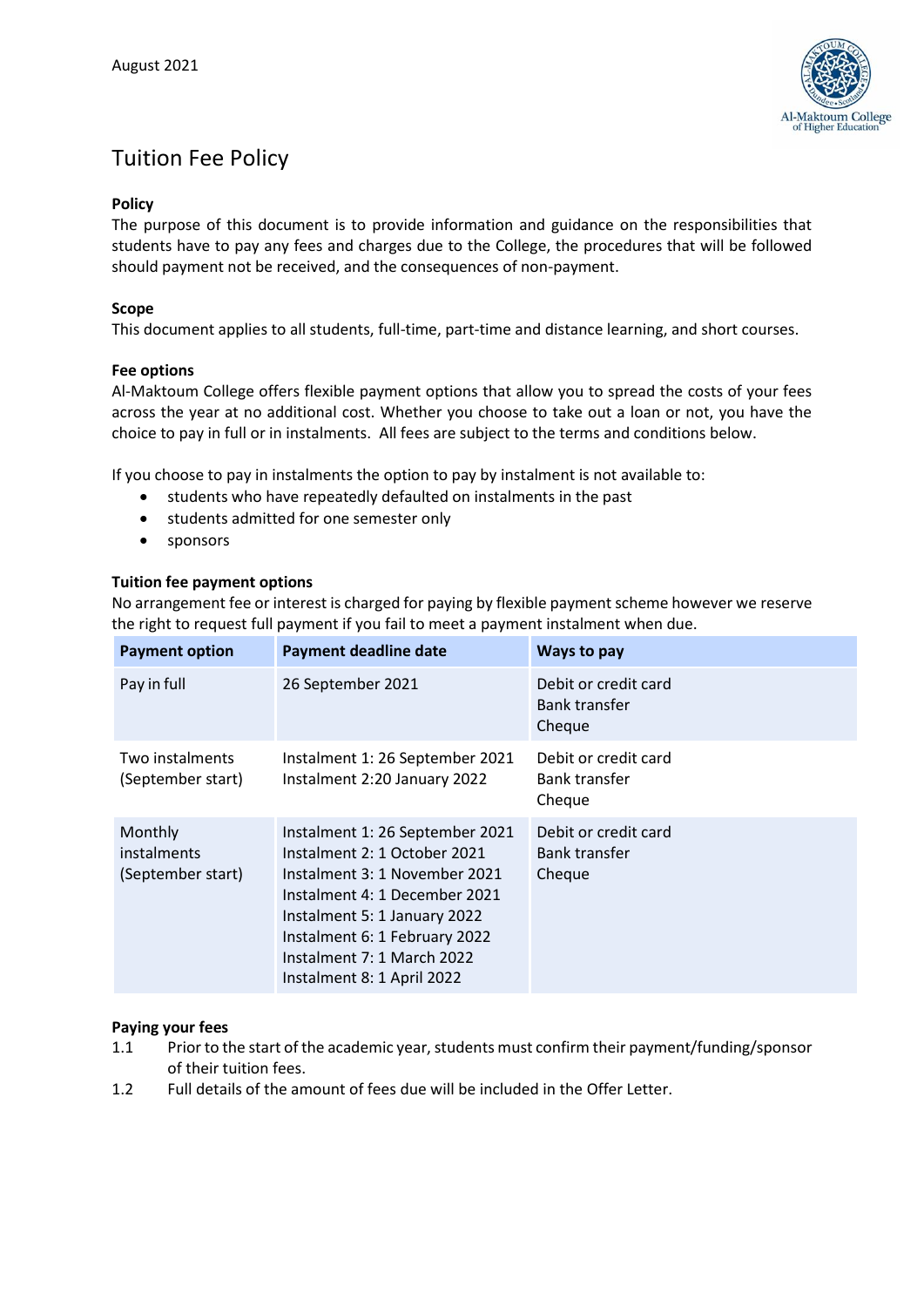## **Sponsored Students**

- 2.1 Where a student has confirmed that they will be funded by a sponsor then the College will request payment of fees directly from the sponsor. It is the student's responsibility to inform the Student Administration Office of any changes to their funding/sponsor which may impact payment of their fees.
- 2.2 Students must provide full contact details for their sponsor during Matriculation.
- 2.3 The College reserves the right to decline a sponsorship arrangement with a third-party funding body. In such instances the student will be deemed to be personally responsible for the debt.
- 2.4 Where a sponsor fails to make a payment by the deadline date or fails to agree revised payment arrangements with the College the student will become responsible for their own fee payment. Any fees which were due to be paid by a sponsor will be transferred to the student's account and the College's debt recovery procedure will be followed.
- 2.5 Students will be copied into all correspondence between sponsors and the Student Administration Office via their College email account.

#### **Payment difficulties**

- 3.1 Any student having any difficulties making payments should contact the Student Administration Office as early as they can. This will allow the College to work on finding an acceptable solution which may involve setting up a payment plan agreeable to both parties.
- 3.2 Failure to honour an agreed payment plan will result in the debt becoming due immediately and in full with debt recovery procedures initiated.

#### **Debt Recovery Procedures**

4.1 A failure to make any payment by the date due will result in the debt recovery process set out in this section being initiated.

#### *First Reminder*

4.2 An initial reminder email will be sent to the student's College email account and any preferred email address held on the system if a debt remains unpaid beyond the due date.

#### *Second Reminder*

4.3 After 10 days if the fees still remain unpaid a second email will be sent to the student's College email account and any preferred email address held on the system, setting out the timetable of actions that will be taken if the fees are not paid. Students will be invited to contact the Finance Officer to discuss how the debt can be paid.

#### *Third reminder*

4.4 Failure to respond to the second reminder within 10 working days will result in a third and final email being sent to the student's email accounts advising that if, after 10 working days from the date the email is sent, the overdue debt is still outstanding and no contact has been received by the Student Administration Office or Finance Office, a 3.5% late payment fee will be added to the outstanding balance up to a maximum fee of £400. The student will again be invited to make an appointment with College's Finance Office to discuss the outstanding debt.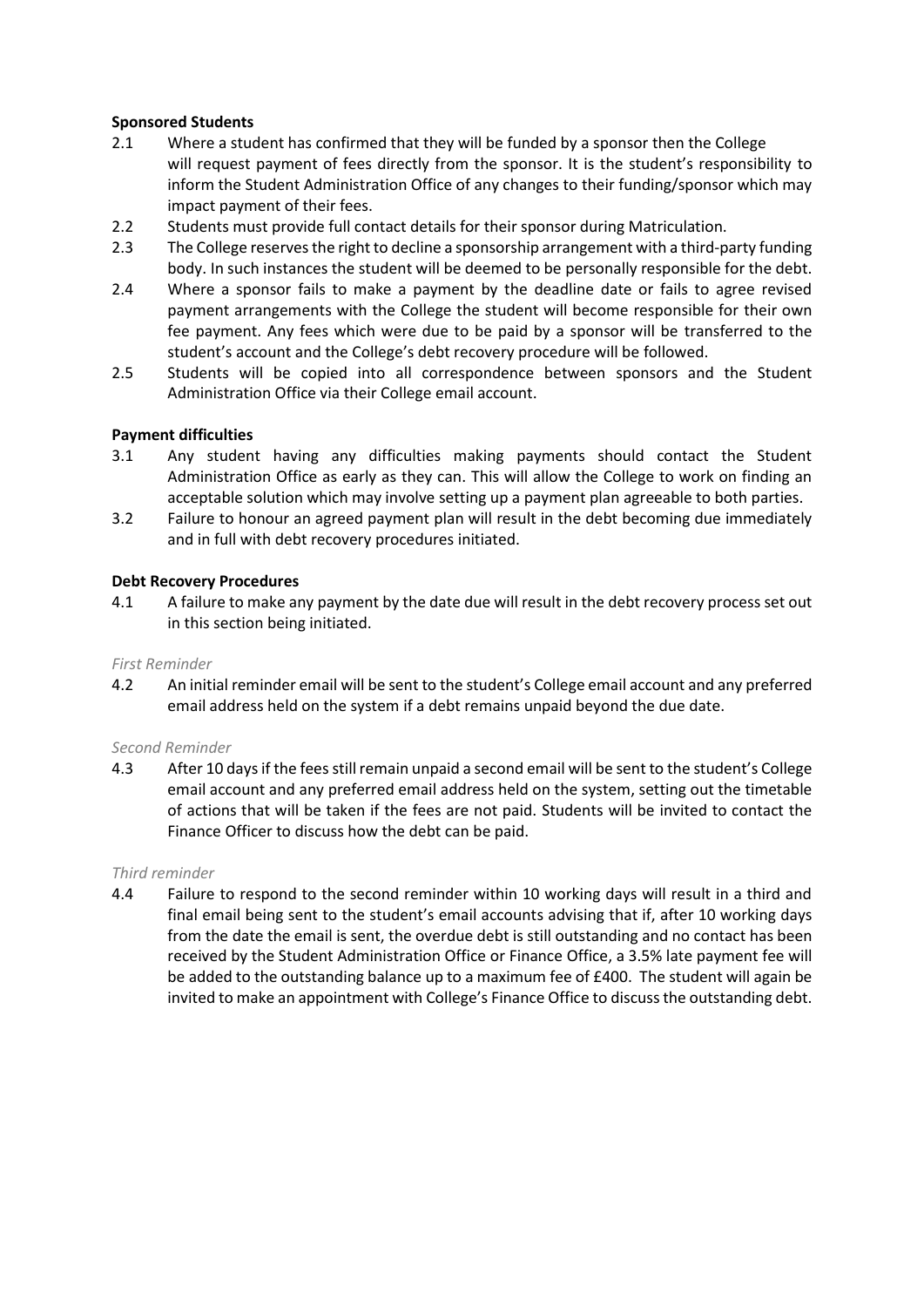#### *Final reminder (letter to home address)*

- 4.5 Failure to respond to the third reminder within 10 working days will result in the debt being escalated to the Academic Registrar and a letter being sent to the student's home address outlining the intention to suspend studies. Failure to respond to the final reminder may include:
	- 1. suspension of studies,
	- 2. access to IT and Library facilities,
	- 3. and/or permission to sit exams rescinded.

#### *Legal Action on outstanding debt*

4.6 If the fees remain unpaid, the Head of College will notify the student in writing of the College's decision to take legal action to recover outstanding debt, including costs incurred e.g. commission and charges.

#### *Withholding of Award and re-enrolment*

4.8 The College's sanction of withholding the conferment of awards and re-enrolment will be applied.

## **Withdrawal of studies**

Students who wish to withdraw from their course of study may do so, however there are strict time limits and fees may still be payable for all or part of the academic year as detailed below. Before withdrawing students are encouraged to discuss matters in detail with the Student Admission Office. Fee liability following early withdrawal is as follows:

| <b>Student</b><br><b>Classification</b>                      | Date of absence/withdrawal                                                                            | <b>Fee Liability</b>  |
|--------------------------------------------------------------|-------------------------------------------------------------------------------------------------------|-----------------------|
| Full-time and part-<br>UK/EU<br>and<br>time<br>international | On or before the last day of<br>teaching week 4 in Semester 1                                         | No liability          |
|                                                              | From the start of the 5th<br>Teaching week in Semester 1 up<br>to last day of week 6 in Semester<br>1 | 25% of annual fee     |
|                                                              | From the start of the 7th<br>Teaching week in Semester 1 up<br>to last day of Semester 1              | 50% of the annual fee |
|                                                              | On or after the start of Semester<br>2                                                                | 100% of annual fee    |
| <b>Short Courses</b>                                         | On or before the last day of week<br>$\overline{2}$                                                   | No liability          |
|                                                              | From the start of week 2                                                                              | 25% of course fee     |
|                                                              | On or before halfway point of<br>course                                                               | 50% of course fee     |
|                                                              | After hallway point of course                                                                         | 100% of course fee    |